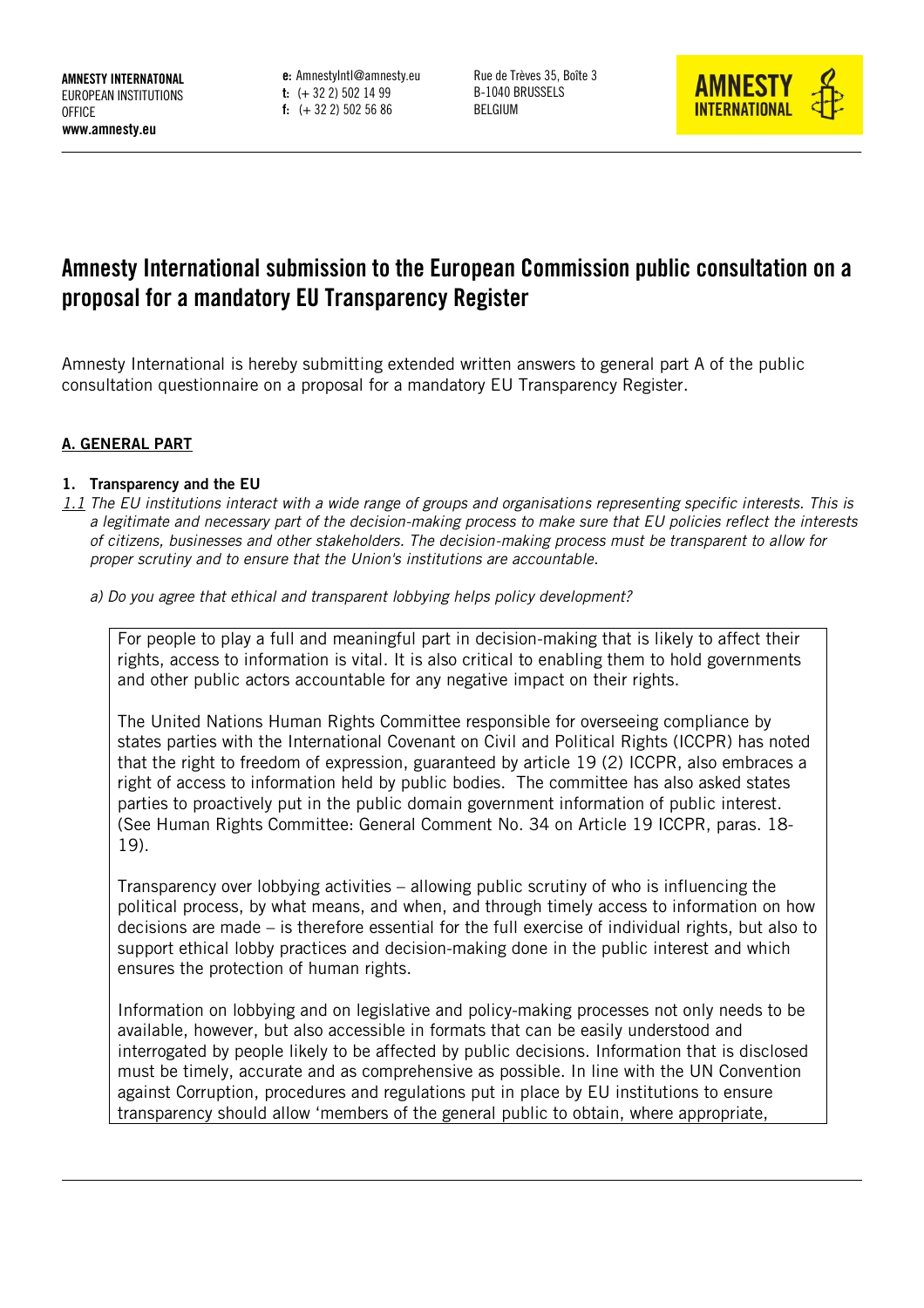information on the organization, functioning and decision-making processes of its public administration and... on decisions and legal acts that concern [them]'.<sup>1</sup>

Lobbying and interest representation should ultimately be understood as legitimate and necessary elements in public decision-making and policy development, and elements that enable those affected by public decisions, policies and legislation to engage in the political process and hold decision-makers accountable. Public authorities must be open to the views and input of citizens and interest groups alike, to inform and enhance their decision-making. Article 11 of the Treaty on European Union (TEU) indeed compels the EU institutions to 'give citizens and representative associations the opportunity to make known and publicly exchange their views in all areas of Union action' and to 'maintain an open, transparent and regular dialogue with representative associations and civil society'. In addition, the European Commission has to ensure coherence and transparency in EU actions through 'broad consultations' with concerned parties.

*b) It is often said that achieving appropriate lobbying regulation is not just about transparency, i.e. shedding light on the way in which lobbyists and policy-makers are operating. Which of the below other principles do you also consider important for achieving a sound framework for relations with interest representatives?*

#### Equality of access

a) To information

Despite the transparency provisions that exist at the EU level, it is clear that privileged access to information, and the unauthorised disclosure of information to certain interested parties, continue to be a real risk. The EU Ombudsman has indeed pointed to EU institutions providing privileged access to information to selective external stakeholders in the context of TTIP negotiations, <sup>2</sup> and highlighted the concerns that such practices can bring to the legitimacy of EU decision-making.

For Amnesty International, equality of access for all interested parties to information on (draft) EU legislation, policies and actions, and to timely information on who is seeking to influence decision-making, is particularly necessary so that human rights organisations and rights-holders themselves can make assessments on how human rights might be affected, and can participate in a timely manner, to raise concerns and propose human rights-compliant alternatives. Alongside the role that access to information plays in ensuring accountability, it also contributes to rights-holders' confidence that their rights are being upheld and protected by the EU institutions, and that decision-making is being legitimately done in the public interest.

#### b) To decision-makers

More broadly, cooperation and engagement by decision-makers with rights-holders, affected communities and civil society is an important element in developing legislation and policies that respect human rights, thereby enabling the EU and member states to meet their human rights commitments. The EU has itself already recognised the vital role of Civil Society Organisations (CSOs) in the defence of human rights, stating '*CSOs stand out thanks to their capacity to reach out to, empower, represent and defend vulnerable and socially excluded groups, and trigger social innovation'.*<sup>3</sup> With regard to the current situation of asylum-seekers, refuges and migrants in Europe, who represent a particularly vulnerable group due to their migratory status and lack of constituency in states of arrival, in order to ensure better protection of their rights and those of other vulnerable groups, full access and meaningful participation with civil society must be recognized as being of urgent importance. This extends also to the EU's role as a human rights actor globally. Through its external



<sup>-</sup><sup>1</sup> https://www.unodc.org/documents/brussels/UN\_Convention\_Against\_Corruption.pdf

<sup>2</sup> http://www.ombudsman.europa.eu/en/press/release.faces/en/54636/html.bookmark

<sup>3</sup> <http://eur-lex.europa.eu/LexUriServ/LexUriServ.do?uri=COM:2012:0492:FIN:EN:PDF>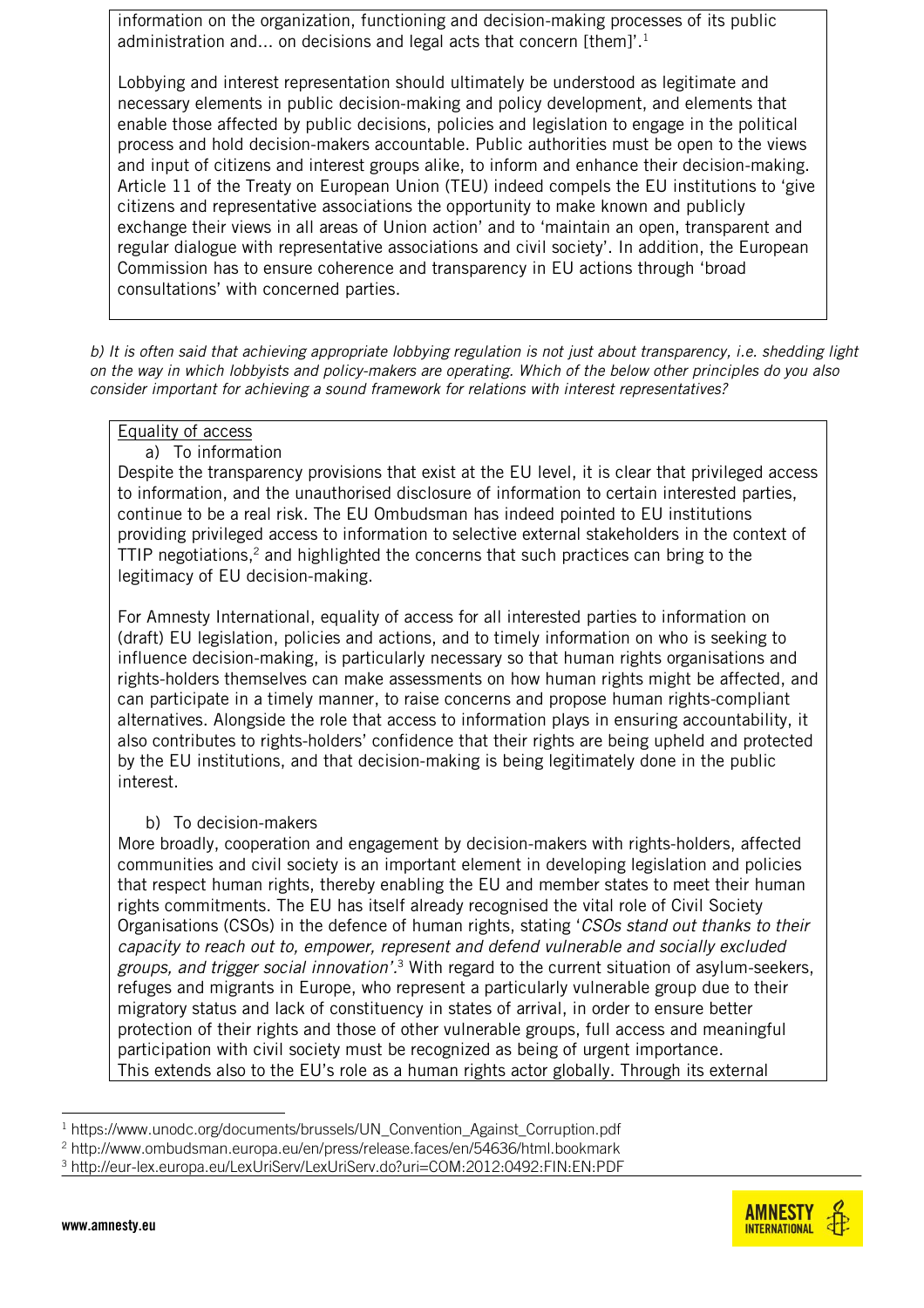action, the EU can and does play a part in ensuring third countries respect, protect and fulfil human rights. The EU's own strategic framework on human rights and democracy underlines that 'effective engagement with civil society is a cornerstone of a successful human rights policy'. <sup>4</sup> Lobby regulation at the EU level should therefore not obstruct civil society from engaging with EU decision-makers in this regard and should not entrench privileged access for third country governments and those lobbying on their behalf.

The principles of equality and non-discrimination furthermore underpin all international human rights law. Weak lobby regulation can result in unethical and corrupt practices, and the exercise of undue influence, which in turn may weaken and indeed jeopardise the protection of rights. This can result in discrimination and unequal treatment both in terms of civil and political rights – e.g. shutting out rights-holders from intervening in a timely manner on draft legislation affecting them  $-$  as well as in economic, social and cultural rights  $-$  e.g. the adoption of housing policies which discriminate against certain communities.

Equality of access in the EU system could be strengthened by, for example:

- approving legal requirements that allow citizens, interest groups and corporate bodies to input equally into decision-making processes on draft legislation. This means for example that clear targets for balanced composition of European Commission expert groups should be set;
- introducing a legal requirement on public bodies to publish the results of consultation processes, including the views of participants. This means for example that deliberations of European Commission expert groups should be published;
- making open all calls for applications to sit on advisory/expert groups and introduce selection criteria to ensure a balance of different interests.<sup>5</sup>

## **Accountability**

Lobby regulation is also necessary to strengthen the accountability of decision-makers - a necessary cornerstone to ensuring that duty-holders (i.e. the EU and its member states) fulfil their human rights commitments and are free from impunity when failing to do so. As elaborated above, both transparency over lobbying activities and equality of access to information in particular, contribute to public scrutiny of executive and legislative decisionmaking processes, supporting ethical lobby practices and decision-making done in the public interest and which ensures the protection of human rights.

*c) In your opinion, how transparent are the European institutions as public institutions?*

Despite the strides made in increasing transparency at the EU level, including through the introduction and evolution of the joint EU Transparency Register, there remain serious concerns about the opacity of much institutional activity. Two specific issues are highlighted below.

**Trilogues** 

Treaty-based obligations compel the institutions to make decisions as openly and as closely to citizens as possible and for EU laws to be considered and adopted in public (see, for example articles 1, 10, 11 TEU; article 15 TFEU). Despite this, inter-institutional trilogue negotiations have become a regular, central and *de facto* standard element in EU law-making - taking place behind closed doors, free from any public scrutiny. In addition, almost no

<sup>&</sup>lt;sup>5</sup> The European Commission should ensure that Commission decision [C(2016) 3301 final] of 30.5.2016, establishing horizontal rules on the creation and operation of Commission expert groups, is implemented to realise these aims.



<sup>-</sup><sup>4</sup> http://www.consilium.europa.eu/uedocs/cms\_data/docs/pressdata/EN/foraff/131181.pdf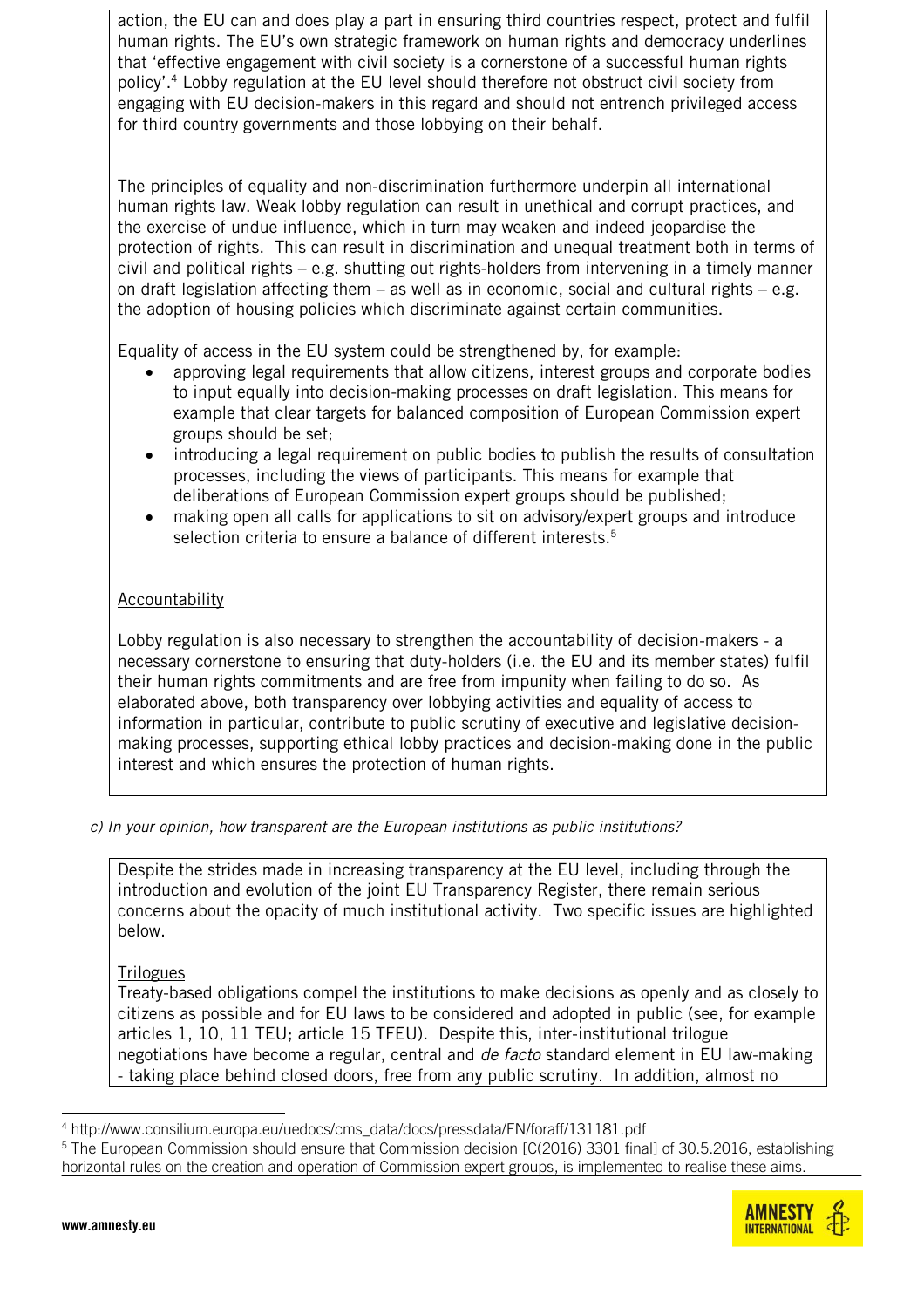information is made systematically available to the public on trilogue negotiations: whether on general, procedural issues; on the content of negotiations; when they are taking place; or on who is involved, for example. The opacity and confidentiality surrounding trilogues undermines the right for individuals to access information and to effective and meaningful consultations in decisions that affect them. - an intrinsic component of the right to freedom of expression (see Human Rights Committee: General Comment No. 34 on Article 19 ICCPR, paras. 18-19).

Amnesty International believes that for the principle of article 1 TEU - reflected in the right of access to documents enshrined in article 42 of the Charter of Fundamental Rights of the European Union (CFR) – to be meaningfully realised, the principles of maximum and proactive disclosure should be applied by the EU institutions to trilogue negotiations.

In view of the intense lobbying of EU decision-makers that takes place in Brussels around trilogue negotiations, the ongoing lack of public trilogue transparency contributes to an inequality of access and does not allow the full participation of rights holders, and civil society more broadly, in the EU law-making process. (E.g. organisations with established contacts to EU decision-makers may have privileged access to information on trilogues, and thereby greater possibilities to lobby, as compared with a small organisation with a legitimate interest in the draft legislation being discussed.) As such and at a minimum, the full impact of draft EU legislation on human rights cannot be fully considered. Accountability for the negative impact of adopted laws may, in turn, also be comprised.

#### Infringement procedures

Jurisprudence from the Court of Justice of the European Union mainly on state aid concerns, allows scope for the European Commission to invoke a general presumption of non-disclosure of documents relating to pre-infringement and formal infringement procedures (under the exception laid out in article 4(2) of Regulation 1049/2001).

Amnesty International considers that it is not possible to draw a comparison between infringement procedures relating to alleged fundamental rights abuses and State aid review proceedings: in the latter case the interest in disclosure, and so the exercise of the right to information, may clearly affect information pertaining to private entities and serving private interests; whereas in the former case the exercise of the right to information exclusively relates to the objective of raising awareness and providing public acknowledgement of alleged human rights abuses, with the ultimate view of advocating for the end of such violations.

In such circumstances, the interest in disclosure, which reflects the fundamental right to access to information may, in line with the aforementioned jurisprudence, be disregarded only where relevant and sufficient reasons provided by the public authorities can justify a refusal to disclosure in the name of the protection of other legitimate and objective interests.

*1.2 The Transparency Register provides information to politicians and public officials about those who approach them with a view to influencing the decision-making and policy formulation and implementation process. The Register also allows for public scrutiny; giving citizens and other interest groups the possibility to track the activities and potential influence of lobbyists.*

*Do you consider the Transparency Register a useful tool for regulating lobbying?*

The introduction and evolution of the EU Transparency Register have done much to support scrutiny of lobbying activity in Brussels. Nevertheless, improvements could still be made to increase its usefulness, such as:

 Ensuring all lobbyists are covered by the register: the register does not currently apply to third countries' governments and their diplomatic missions, despite the fact that they regularly engage in direct and indirect lobbying of the EU institutions. This activity may often include representation of specific national industry sectors or even

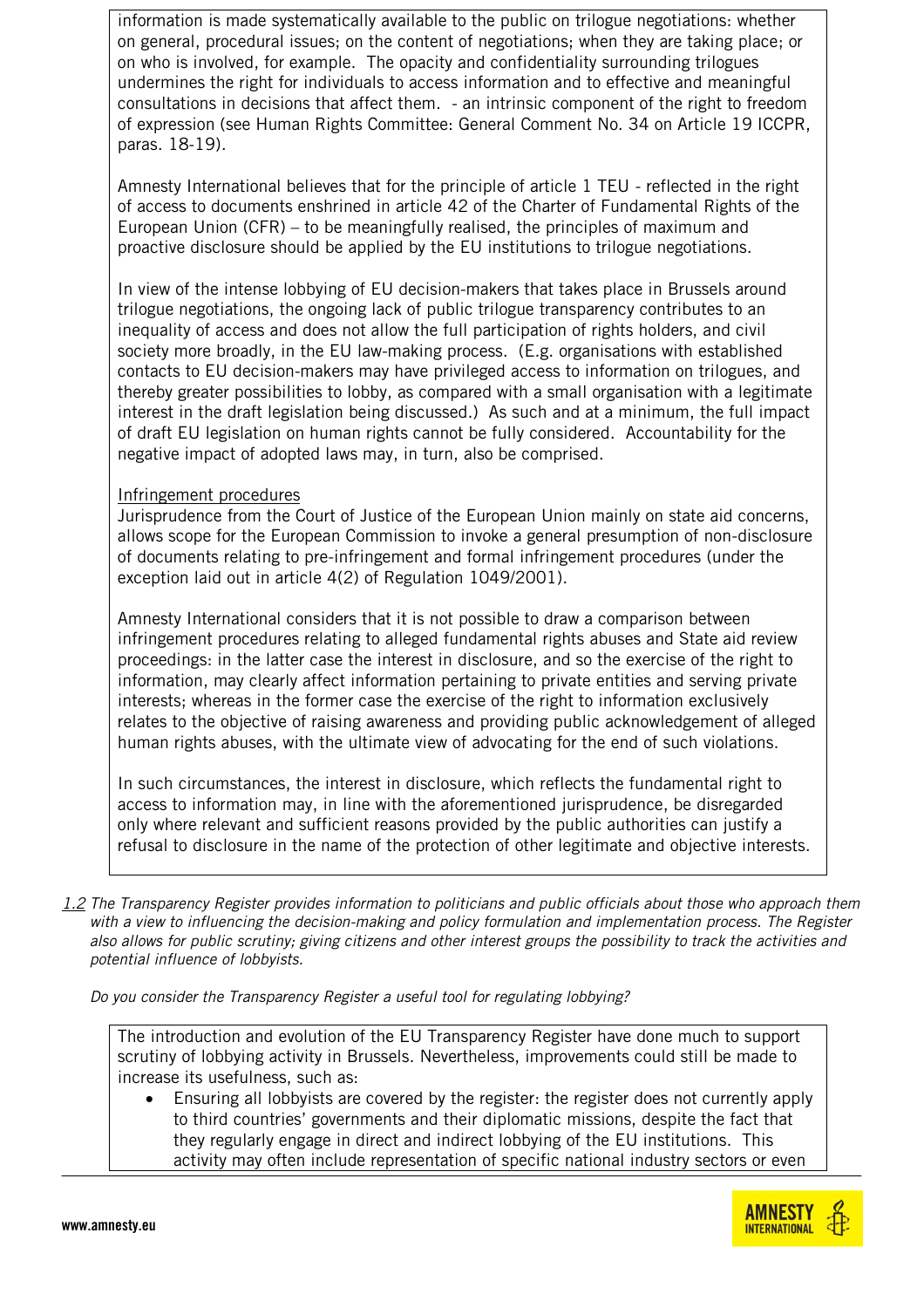individual companies, aimed at influencing the design of draft EU legislation, for example. This influence on EU decision-making should be made subject to the same transparency provisions as those regulating the activities of civil society and private sector actors.

 Improving the quality of data held in the register: civil society organisations such as Transparency International have highlighted serious concerns with the quality of data held in the Transparency Register, undermining its usefulness as a tool to support scrutiny of EU lobbying. The EU institutions must improve efforts to ensure registrants provide accurate, up-to-date and comprehensive data, and minimise the possibilities for misleading, missing or false information to be submitted – including through improving tools and procedures for verifying, swiftly, data quality upon submission. To maximise the utility of the Transparency Register as a monitoring tool, information must be presented in as accessible a format as possible, allowing for information to be easily understood and interrogated by users. Suggested improvements include gathering data on institutions' meetings with lobbyists in a centralised manner on the Transparency Register website. In addition, all efforts should be made to limit the administrative burden on registrants as far as possible without compromising essential information and by employing technological solutions such as the introduction of drop-down menus where relevant to ensure consistency in field entries and facilitate (updates of) registrations. Drop-down menus could, for example, be integrated to enable registrants to indicate easily the legislative files on which they are lobbying, with synchronisation to EUR-Lex or the European Parliament Legislative Observatory.

#### **2. Scope of the Register**

*2.1 Activities covered by the Register include lobbying, interest representation and advocacy. It covers all activities carried out to influence - directly or indirectly - policymaking, policy implementation and decision-making in the European Parliament and the European Commission, no matter where they are carried out or which channel or method of communication is used.*

*Amnesty International partially agrees that this definition is appropriate:*

Despite the breadth of the definition above, the scope of the Transparency Register does not extend to all actors engaged in lobby activity. The application of the register should be extended to third countries' governments and their diplomatic missions, given the fact that they regularly engage in direct and indirect lobbying of the EU institutions (see below).

In addition, as a co-legislator, the Council of the European Union should join the Inter-Institutional Agreement and become a full member of the EU Transparency Register. Lobbyist access to Council premises and meetings with Council secretariat officials should be dependent upon registration on the register. The rotating presidency should meet only with registered lobbyists and disclose these meetings at senior levels. Permanent Representations of member states should also pledge to meet only with lobbyists registered on the Transparency Register.

*2.2 The Register does not apply to certain entities, for example, churches and religious communities, political parties, Member States' government services, third countries' governments, international intergovernmental organisations and their diplomatic missions. Regional public authorities and their representative offices do not have to register but can register if they wish to do so. On the other hand, the Register applies to local, municipal authorities and cities as well as to associations and networks created to represent them.*

*Should the scope of the Register be changed to include/exclude certain types of entities, or preserved the same as currently?*

Third countries The register does not currently apply to third countries' governments and their diplomatic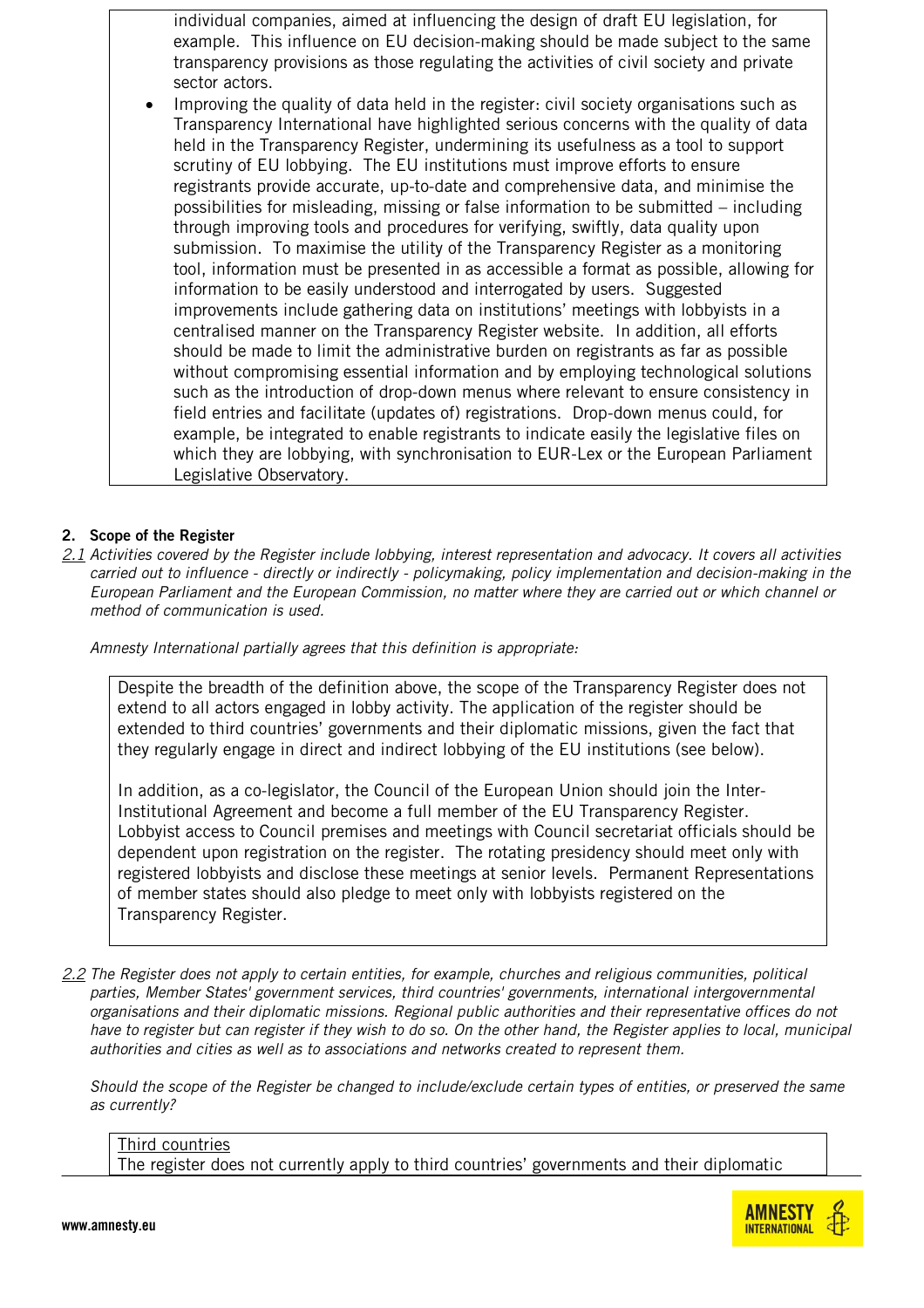missions, despite the fact that they regularly engage in activities covered by the scope of the register: namely, activities with 'the objective of directly or indirectly influencing the formulation or implementation of policy and the decision-making processes of the EU institutions'. This activity may often include representation on behalf of specific national industry sectors or even individual companies, and may be done actively to influence draft legislation/decisions with an impact on human rights. This influence on EU decision-making should be made subject to the same transparency provisions as those regulating the activities of civil society and private sector actors, particularly given the risk that such lobbying can pose to the fulfillment of the EU's own human rights commitments.

### Human Rights Defenders

Amnesty International defines human rights defenders (HRDs) as individuals who take nonviolent actions to defend and protect human rights, following the UN Declaration on the Right and Responsibility of Individuals, Groups and Organs of Society to Promote and Protect Universally Recognised Human Rights and Fundamental Freedoms. To be a human rights defender, a person can act to address any human right (or rights) on behalf of individuals or groups. Human rights defenders defend the universality of human rights as laid out in the Universal Declaration of Human Rights, seeking the promotion and protection of civil and political rights as well as the promotion, protection and realization of economic, social and cultural rights. The actions taken by human rights defenders are always non-violent.

The Transparency Register does not currently require the registration of individual HRDs who may not formally be representatives of an interest organisation, and who are seeking to influence EU decision-making. **This practice should be maintained, and explicitly safeguarded in any future, mandatory regime.** 

The EU's own guidelines on HRDs acknowledge that their work often involves criticism of governments' policies or actions, and that this carries the risk of reprisal and intimidation. The EU also recognises the important role that HRDs can play in public decision-making. Where individual HRDs meet with the EU institutions, accompanied by a human rights organisation registered on the Transparency Register, it is essential that consideration is given to the specific and direct harm that may be caused to the HRD by public disclosure of their names, and, in certain cases, the subject of the meeting. As such, a balance must be struck on a case-by-case basis between the presumption of disclosure – necessary for transparent and accountable public decision-making – and the legitimate need to protect the safety and rights of HRDs. This should be done in consultation with the HRD and the organisation accompanying them. This is particularly critical should *ex ante* disclosure of information on meetings be introduced in the future.

#### **3. Register website**

*3.1 What is your impression of the Register [website?](http://ec.europa.eu/transparencyregister/public/homePage.do?redir=false&locale=en)*

*No further comments.*

#### **4. Additional comments**

Final comments or ideas on any additional subjects that you consider important in the context of this public consultation.

Incentives and implementing measures must not undermine rights In the course of the evolution of the Transparency Register, a number of incentives have been introduced to encourage registration, in part to offset the limited scope of enforcement of a voluntary lobby regulation system. These include the requirement to register for all lobbyists seeking to meet with European Commissioners, members of their cabinets, or Commission Directors-General, or for any organisation wishing to speak at European Parliament hearings.